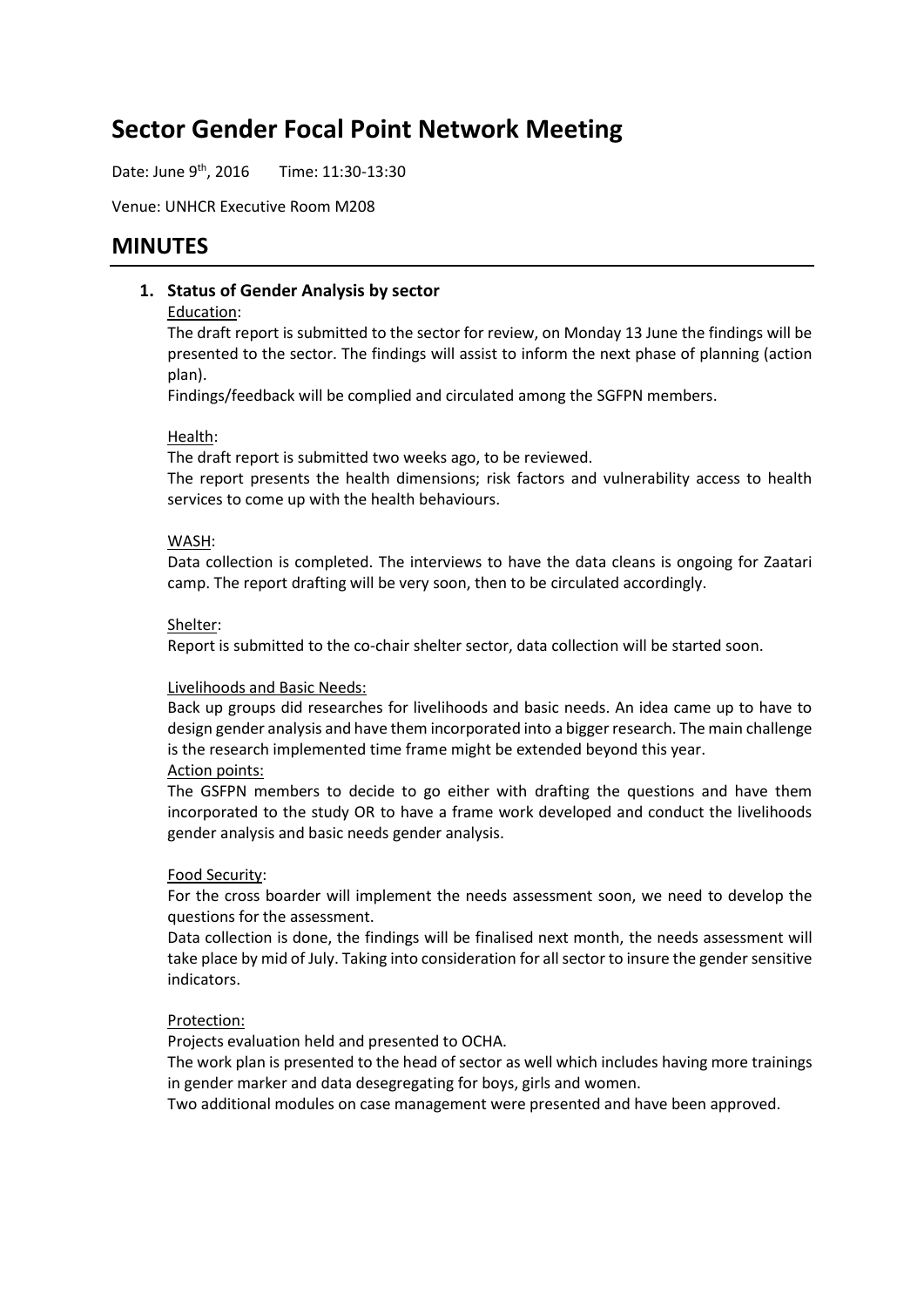### **2. Updates from sectors**

#### Health:

The sector is planning to facilitate the Gender Marker trainings after Ramadan in July.

Livelihoods:

The average of work permits is provided per day. The World Bank discussed close to the zero interest loans for Jordan. Limited sectors are open for employment including infrastructure, agriculture, food, and partially wholesale.

## **3. Updates from the Inter-Sector Working Group**

The last ISGW meeting took place on the 5<sup>th</sup> of June. The following points were discussed;

 Updates on Vulnerability Assessment Framework (VAF. The sectors had intensive discussions on the usage of VAF. The final draft with findings, revised sector trees and all the documentation is expected by mid-July. The Minimum Expenditure Basket MEB element will be updated by the end of July.

- Updates on Zaatari Strategic Plan: Zaatari Camp Management team took efforts to design Zaatari Strategic Plan 2017-2019. The process is still on-going, witnessing good engagement of the partners and inclusion of refugees in the discussions.
- 3RP Mid-Year Report:

The  $8<sup>th</sup>$  of June was the deadline for the sectors' inputs to the 3RP mid-year report, particularly the dashboard indicators, progress of funding and brief narratives, graphs, photos, illustrating innovations, good partnerships, and humanitarian stories.

• The Services Advisor Roll out:

The roll-out sessions on the Services Advisor for the sectors started on 5 June. The issues to be addressed have been already identified: modest attendance; the gap between the provided sector's services taxonomy and the participants' inputs; technical problems.

- Inter-Sector Linkages: the progress has been achieved by most of the sectors to identify measurable areas of inter-sector cooperation. (e.g. joint assessments, monitoring exercises, etc.).
- Revision of JRP 2016 / Planning of JRP 2017 2019: UNHCR had a meeting with MoPIC. So far, there are no instructions regarding JRP 2016 revision. The planning phase will probably start by the end of August.
- Coordination Training:

The Inter-Agency Coordination Unit is in process of organizing a three-day training for the new coordinators (sectors, urban and camp coordination), which will tentatively take place on 25 - 27 July. The sectors will be contacted to assign the participants.

• Sector Performance Survey:

The Coordination Unit is in process of launching a Sector Performance Survey-2016. Taking lessons from the previous years, the questionnaire will be revised to make the exercise more user friendly and concise.